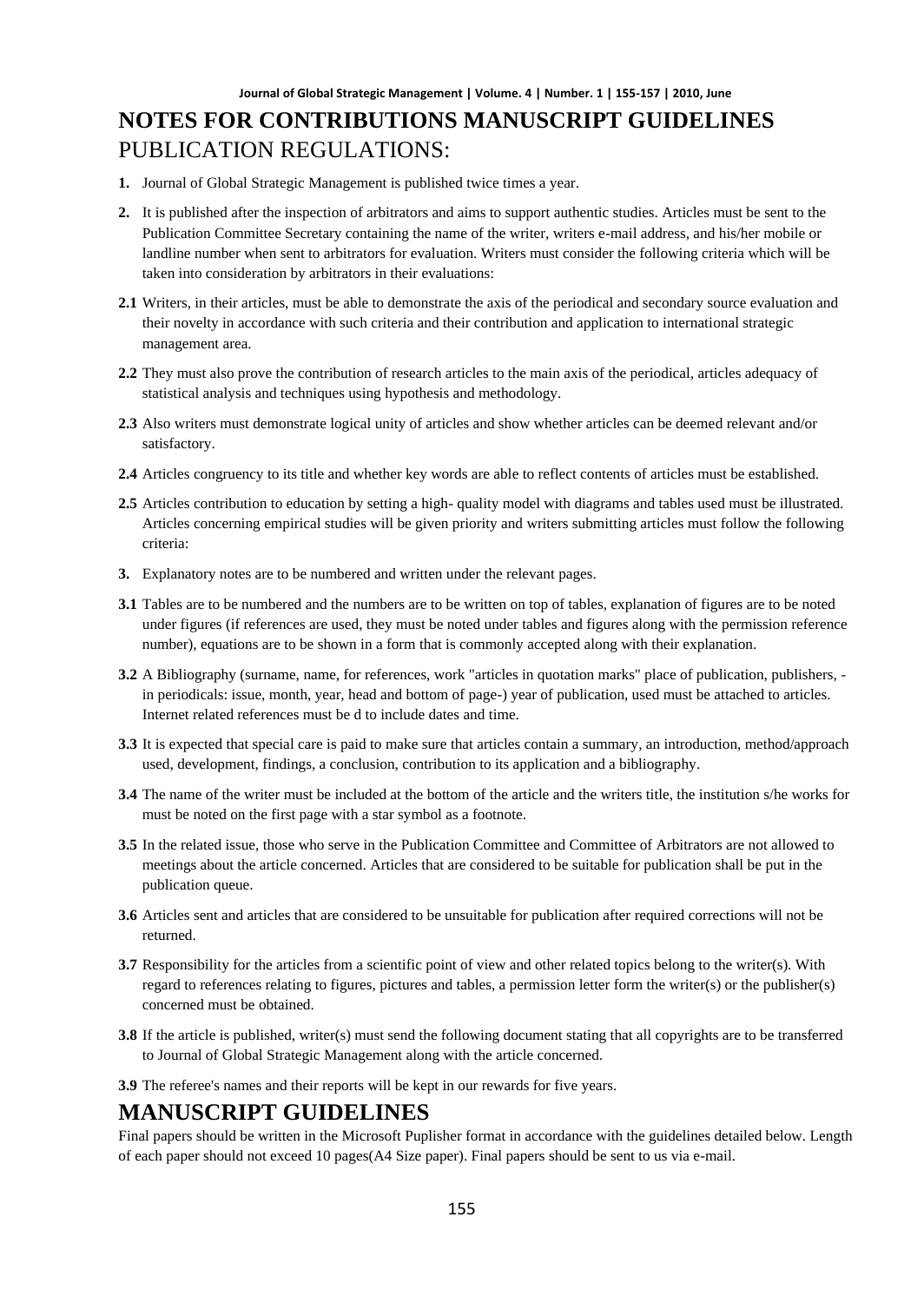#### **Journal of Global Strategic Management | Volume. 4 | Number. 1 | 155-157 | 2010, June**

## **Base Font**

The paper should be typed Times New Roman with Point Size 10 and Single-spaced. A space should be between each paragraph.

# **Margins**

Set your margins as follows: Left Margin:3 cm Right Margin:3 cm Top Margin:3 cm Bottom Margin:2,50 cm

# **Title**

The title should be in all capital letters, boldface, "SIZE 20" and centered at the top of the first page. The author(s) and affiliations(s) should be centered, bold face, "SIZE 16" and single-spaced, beginning on the second line below the title. Do not use titles such as Dr. or Assistant Professor. etc.

# **Abstract**

On the second line following the author(s) and affiliation(s), the word abstract should be centered and typed in all capital letters boldface with the "SIZE 16". The text of the abstract should be italicized and not more than 500 words and 3-5 keywords must be included.

# **ABSTRACT**

The main object of this paper $\hat{a} \in \mathcal{C}_1$ 

## **Body**

The body of the paper following the abstract should be single-space, and both left and right justified. Microsoft Word calls this "Justify".

First-level headings should be centered, boldface and in all capital letters with the "SIZE14" (Following the abstract, include a first level heading before the first paragraph of the body of the paper to clearly separate the two).

## **INTRODUCTION**

Second -level headings should be flush with the left margin, bold face, "SIZE 16" and in upper and lower case letters (NOT all caps).

# **Strategic Decision Making**

# **Exhibits And Appendices**

Exhibits may be included with each one appearing on a separate page. Exhibits should be typed as close as possible to the location they are cited. Headings should be centered, boldface, and capitalized above the exhibit. The size of the heading for each exhibit should be "SIZE 12".

# **EXIHIBIT 1**

Appendices should immediately follow the body of the paper and precede the references. The word appendix should be centered above the appendix, in "SIZE 16", bold and caps.

## **APPENDIX References**

Calling references in the text should be handled with the use of last name, year of publication and page number. Ansoff (1965; 56) indicate that  $\hat{\mathbf{a}} \in \mathbb{R}^n$ 

The bibliography should include those reference cited in the text of the paper and should be titled REFERENCE, which must be all in capital letters, boldface and "SIZE 16". References should be listed on a separate page at the end of the paper. A line must be skipped between references.

# **REFERENCES**

Bourgeois, L.J. and Eisenhardt, Kathleen M.(1988), Strategic Decision Process in High Velocity Environment: Four Cases in the Microcomputer Industry, Management Science, 34, pp.816-835.

Kirkwood, Craig W., (1997), Strategic Decision Making, Multi-objective Decision Analysis with Spreadsheets, Wadsworth Puplishing Company, California, USA.

Footnotes will NOT be used for references.